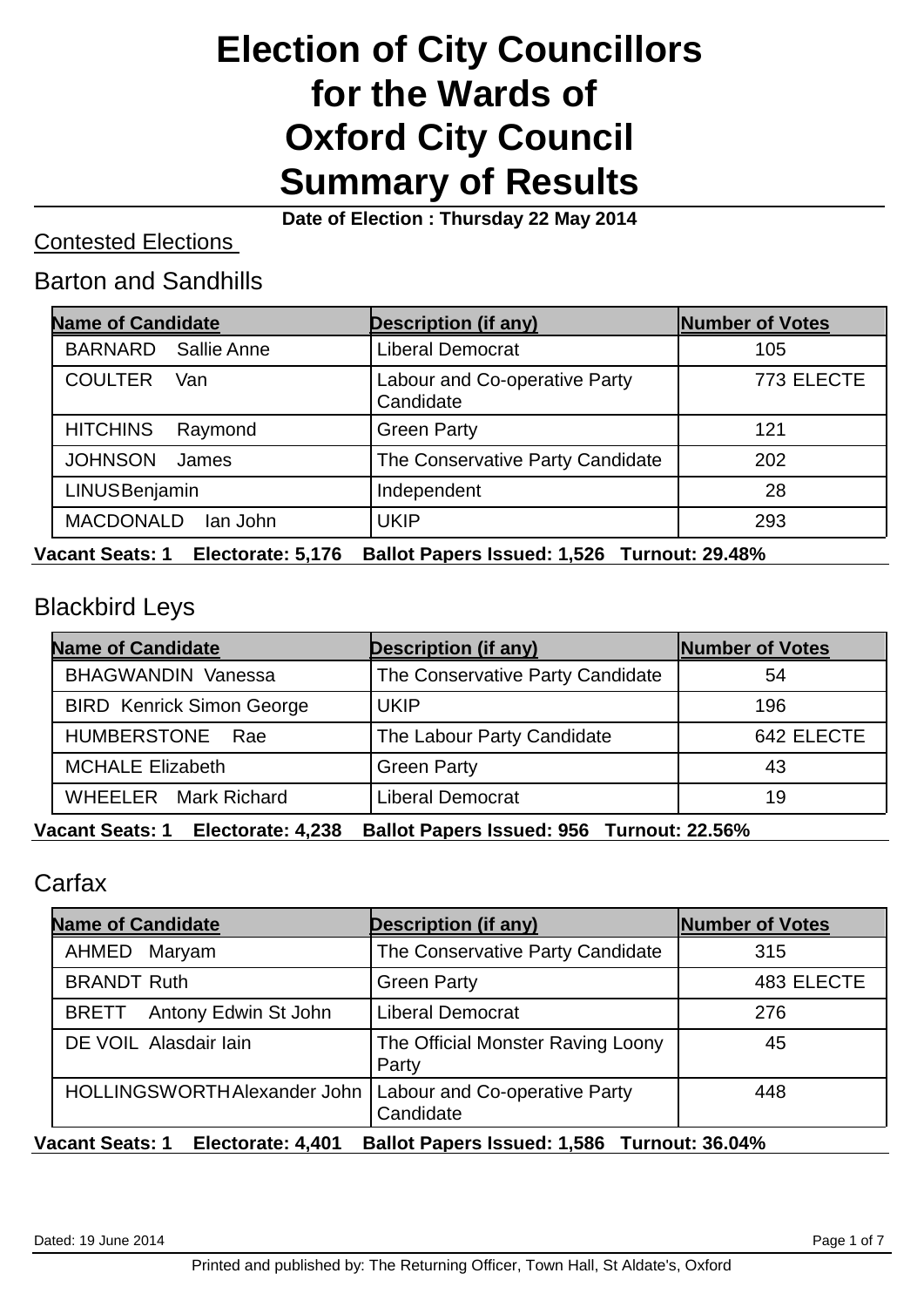# **Churchill**

| <b>Name of Candidate</b>      | <b>Description (if any)</b>      | Number of Votes |
|-------------------------------|----------------------------------|-----------------|
| <b>BEKTAS Berk Burak</b>      | The Conservative Party Candidate | 117             |
| <b>BROWN Susan Woolford</b>   | The Labour Party Candidate       | 607 ELECTE      |
| <b>FAULTLESS Julian</b>       | <b>Green Party</b>               | 164             |
| <b>REILLY</b> James Augustine | <b>Liberal Democrat</b>          | 95              |
| <b>SLATER Charles David</b>   | <b>UKIP</b>                      | 179             |

**Vacant Seats: 1 Electorate: 5,166 Ballot Papers Issued: 1,168 Turnout: 22.61%**

# **Cowley**

| <b>Name of Candidate</b>      | <b>Description (if any)</b>      | Number of Votes |
|-------------------------------|----------------------------------|-----------------|
| ARTWELL Chaka                 | Independent                      | 373             |
| <b>COCHRANE Clare Valerie</b> | <b>Green Party</b>               | 268             |
| <b>DIXON</b><br>Gary William  | The Conservative Party Candidate | 186             |
| <b>GULZAR Imtiaz</b>          | <b>Liberal Democrat</b>          | 142             |
| <b>SIMM Christine Mary</b>    | The Labour Party Candidate       | 659 ELECTE      |

#### **Vacant Seats: 1 Electorate: 4,667 Ballot Papers Issued: 1,632 Turnout: 34.97%**

# Cowley Marsh

| <b>Name of Candidate</b>                        | <b>Description (if any)</b>      | Number of Votes |
|-------------------------------------------------|----------------------------------|-----------------|
| <b>ABBASI</b> Mohammed Niaz                     | The Labour Party Candidate       | 793 ELECTE      |
| <b>HARLEY Judith Anne</b>                       | The Conservative Party Candidate | 394             |
| HODGKINSON Catherine Elizabeth Liberal Democrat |                                  | 135             |
| <b>SCRASE Richard John</b>                      | <b>Green Party</b>               | 420             |

#### **Vacant Seats: 1 Electorate: 5,012 Ballot Papers Issued: 1,757 Turnout: 35.06%**

## **Headington**

| <b>Name of Candidate</b>            | <b>Description (if any)</b>      | Number of Votes |
|-------------------------------------|----------------------------------|-----------------|
| ALTAF-KHAN Mohammed                 | <b>Liberal Democrat</b>          | 946 ELECTE      |
| <b>DICKINSON Theodora Elizabeth</b> | The Conservative Party Candidate | 234             |
| HAYCOCK David Alastair Boyd         | <b>Green Party</b>               | 181             |
| HENWOOD David                       | The Labour Party Candidate       | 514             |

**Vacant Seats: 1 Electorate: 4,467 Ballot Papers Issued: 1,884 Turnout: 42.18%**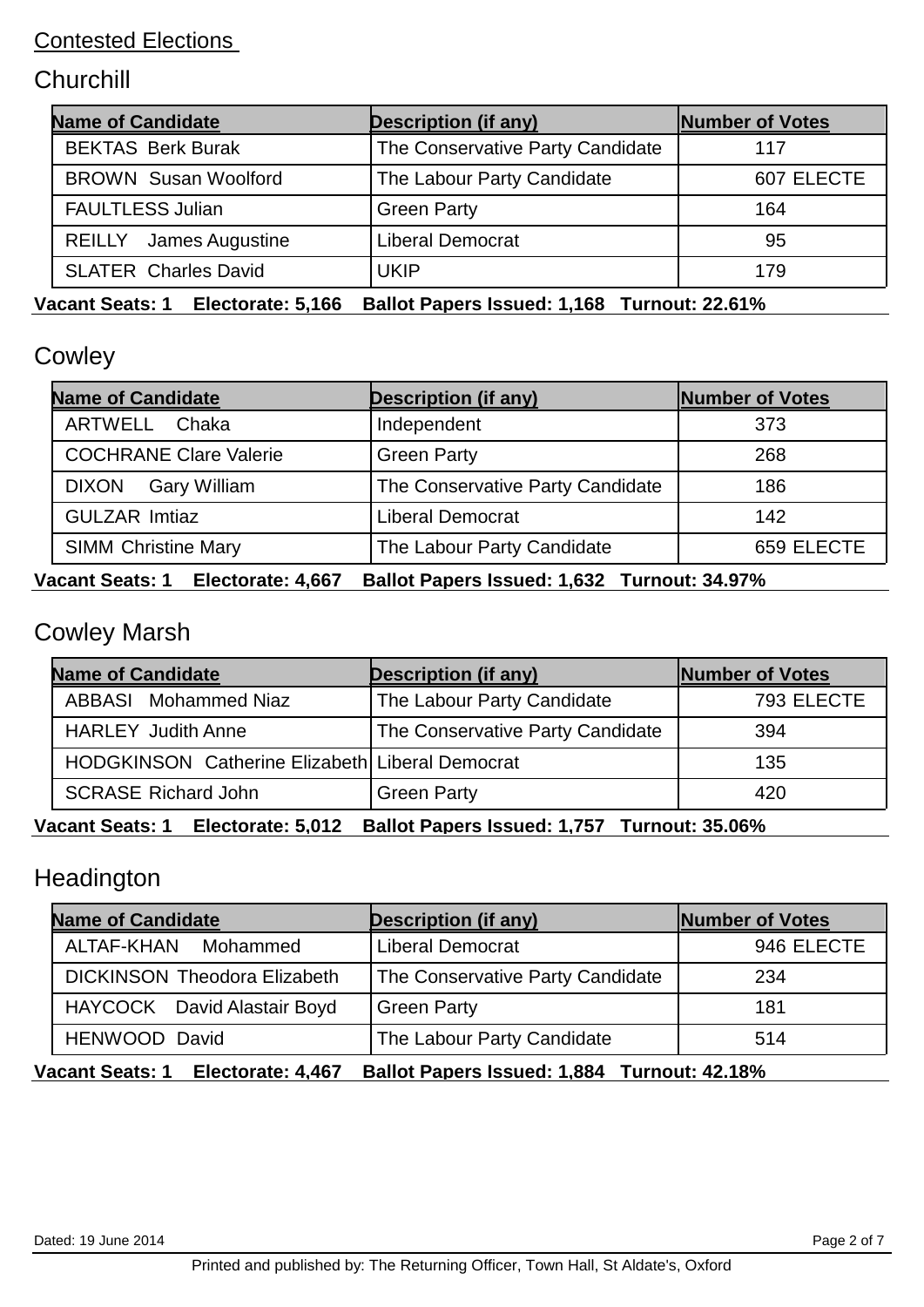# Headington Hill and Northway

| <b>Name of Candidate</b>    | <b>Description (if any)</b>      | Number of Votes |
|-----------------------------|----------------------------------|-----------------|
| <b>ANWAR Farida</b>         | The Labour Party Candidate       | 719 ELECTE      |
| <b>BAMBER Ruth</b>          | <b>Green Party</b>               | 186             |
| <b>BHAGWANDIN Mark</b>      | The Conservative Party Candidate | 433             |
| <b>BOURBON Maria</b>        | <b>Liberal Democrat</b>          | 113             |
| <b>FELL Nicholas Oliver</b> |                                  | 24              |

**Vacant Seats: 1 Electorate: 4,883 Ballot Papers Issued: 1,488 Turnout: 30.47%**

# Hinksey Park

| <b>Name of Candidate</b>          | <b>Description (if any)</b>      | Number of Votes     |
|-----------------------------------|----------------------------------|---------------------|
| <b>CHIPCHASE Judith Catherine</b> | <b>Green Party</b>               | 373                 |
| <b>MORTSimon</b>                  | The Conservative Party Candidate | 195                 |
| O`REILLY<br><b>Stuart Anthony</b> | UKIP                             | 88                  |
| PRICE Robert John                 | The Labour Party Candidate       | <b>1,158 ELECTE</b> |
| <b>TOPE Andrew</b>                | <b>Liberal Democrat</b>          | 108                 |

#### **Vacant Seats: 1 Electorate: 4,592 Ballot Papers Issued: 1,935 Turnout: 42.14%**

## Holywell

| <b>Name of Candidate</b>          | <b>Description (if any)</b>      | Number of Votes |
|-----------------------------------|----------------------------------|-----------------|
| <b>JONES</b><br>Aled              | The Labour Party Candidate       | 369             |
| <b>STOKES Poppy Heloise</b>       | The Conservative Party Candidate | 280             |
| <b>THOMAS David Nicholas</b>      | <b>Green Party</b>               | 675 ELECTE      |
| <b>VILA</b> Jean Celestin Charles | Liberal Democrat                 | 174             |

#### **Vacant Seats: 1 Electorate: 4,113 Ballot Papers Issued: 1,512 Turnout: 36.76%**

# Iffley Fields

| <b>Name of Candidate</b> | <b>Description (if any)</b>      | Number of Votes |
|--------------------------|----------------------------------|-----------------|
| BEARDER Simon Kenneth    | <b>Liberal Democrat</b>          | 88              |
| DAWE<br>Steven Mark      | <b>Green Party</b>               | 904             |
| <b>PRESTIDGE Neil</b>    | The Conservative Party Candidate | 105             |
| <b>TARVER Richard</b>    | The Labour Party Candidate       | 986 ELECTE      |

**Vacant Seats: 1 Electorate: 4,029 Ballot Papers Issued: 2,093 Turnout: 51.95%**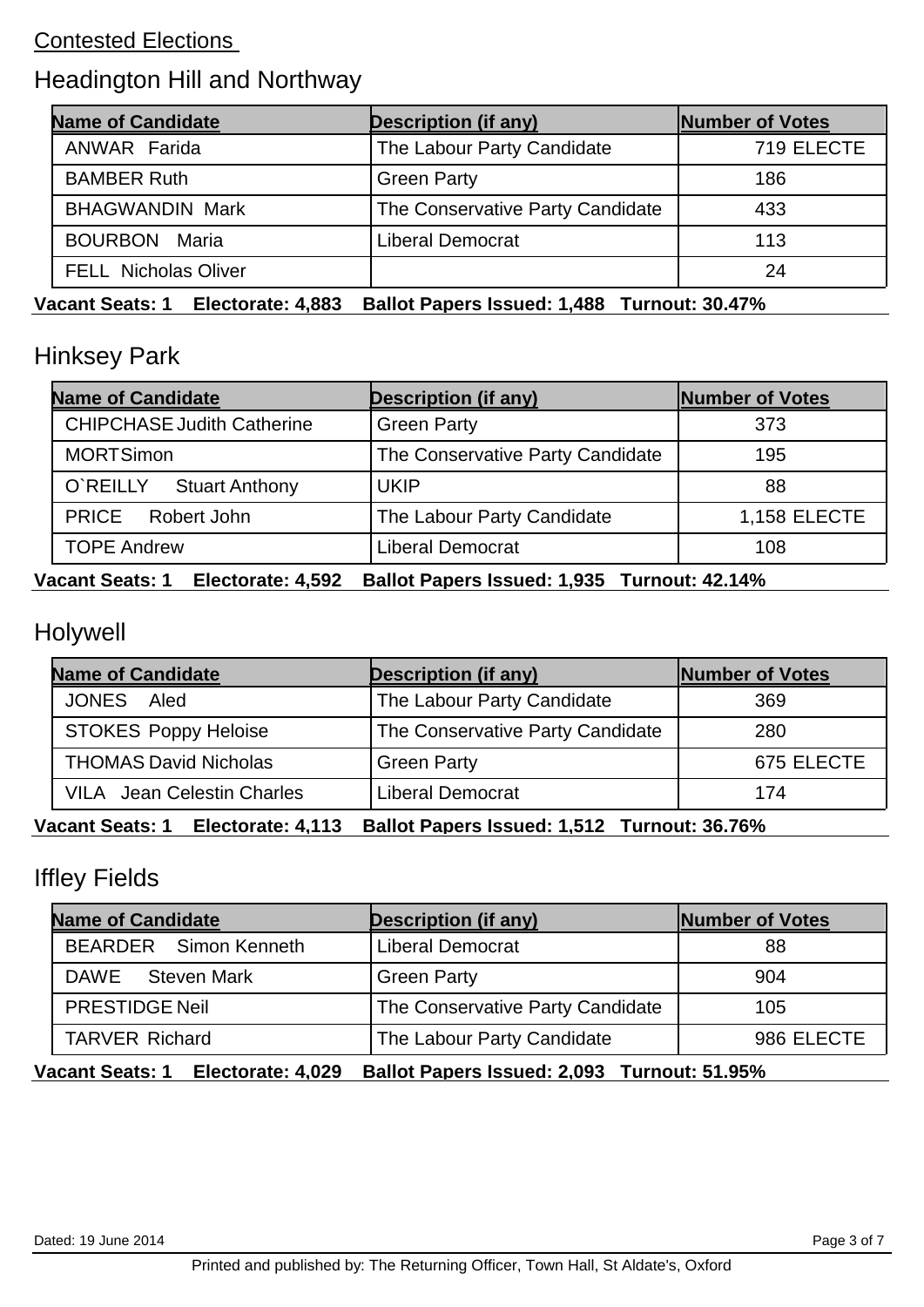# Jericho and Osney

| <b>Description (if any)</b>      | <b>Number of Votes</b> |
|----------------------------------|------------------------|
| <b>Liberal Democrat</b>          | 241                    |
| <b>Green Party</b>               | 399                    |
| The Labour Party Candidate       | 1,313 ELECTE           |
| The Conservative Party Candidate | 221                    |
|                                  |                        |

**Vacant Seats: 1 Electorate: 5,196 Ballot Papers Issued: 2,191 Turnout: 42.17%**

#### Littlemore

| <b>Name of Candidate</b>        | <b>Description (if any)</b>      | Number of Votes |
|---------------------------------|----------------------------------|-----------------|
| <b>DUCKMANTON Alyson Joanna</b> | <b>Green Party</b>               | 257             |
| <b>MCCANN John Matthew</b>      | <b>Liberal Democrat</b>          | 85              |
| SANDERS Gillian Ann             | The Labour Party Candidate       | 762 ELECTE      |
| STAFFORD Daniel                 | The Conservative Party Candidate | 317             |

**Vacant Seats: 1 Electorate: 4,788 Ballot Papers Issued: 1,452 Turnout: 30.33%**

#### Lye Valley

| <b>Description (if any)</b>      | Number of Votes |
|----------------------------------|-----------------|
| The Conservative Party Candidate | 263             |
| The Labour Party Candidate       | 728 ELECTE      |
| <b>Green Party</b>               | 311             |
| <b>Liberal Democrat</b>          | 103             |
|                                  |                 |

**Vacant Seats: 1 Electorate: 5,108 Ballot Papers Issued: 1,422 Turnout: 27.84%**

#### Marston

| <b>Name of Candidate</b>                                | <b>Description (if any)</b>      | Number of Votes |
|---------------------------------------------------------|----------------------------------|-----------------|
| <b>CLARKSON Mary Ruth</b>                               | The Labour Party Candidate       | 1,064 ELECTE    |
| HATFIELD Duncan Valentine                               | The Conservative Party Candidate | 297             |
| <b>MILLER</b> Jonathan Andrew Alistair                  | <b>UKIP</b>                      | 201             |
| <b>MORRIS Alistair David Pryce</b>                      | The Green Party                  | 254             |
| <b>NAQVI</b><br>Syed Mohammad Salman   Liberal Democrat |                                  | 169             |

**Vacant Seats: 1 Electorate: 4,706 Ballot Papers Issued: 1,991 Turnout: 42.31%**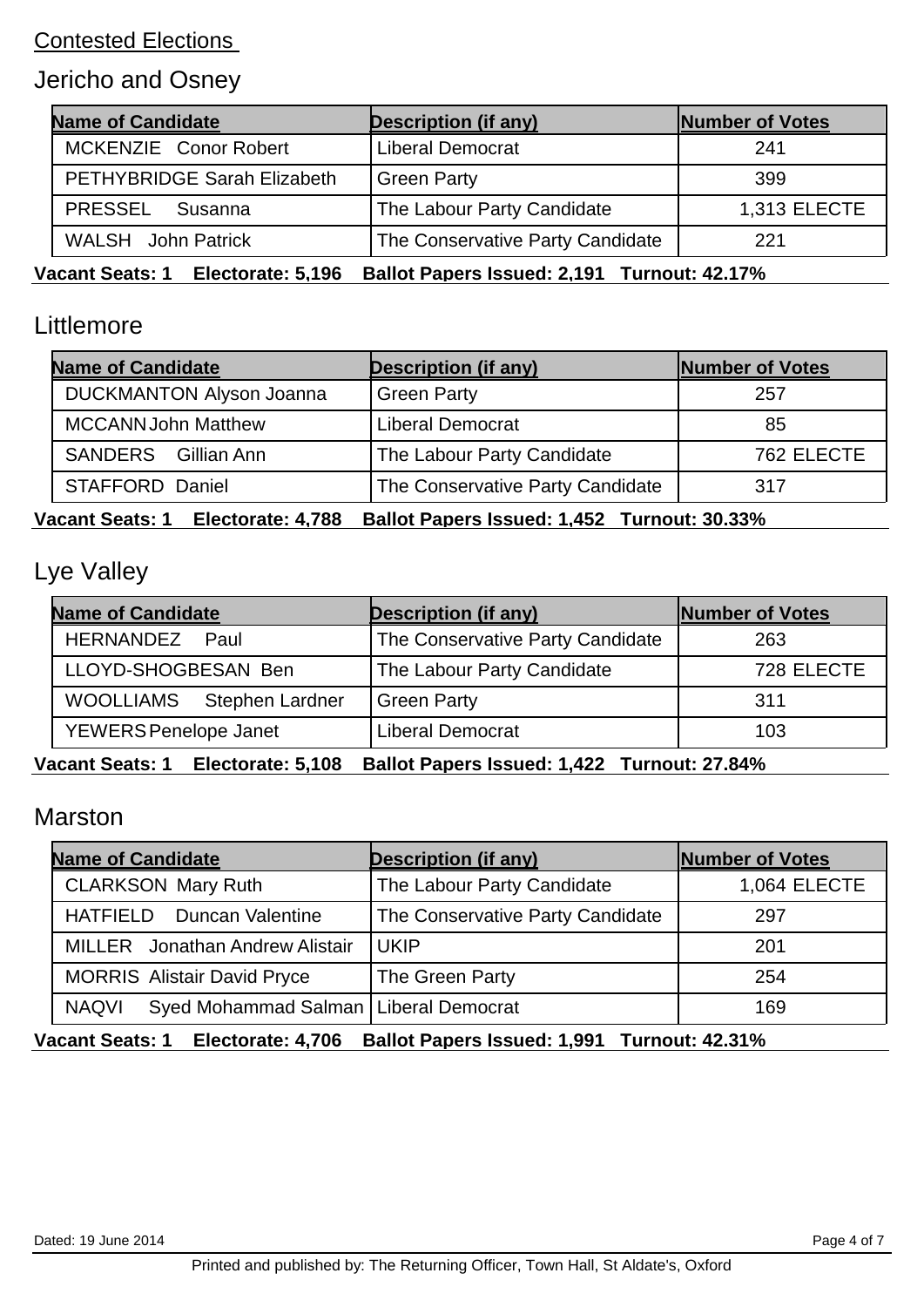## **North**

| <b>Name of Candidate</b>                    | <b>Description (if any)</b>                 | Number of Votes |
|---------------------------------------------|---------------------------------------------|-----------------|
| <b>BEARDER</b> Timothy Martin               | <b>Liberal Democrat</b>                     | 657             |
| DHALL<br>Sushila Devi                       | <b>Green Party</b>                          | 379             |
| LENON Penelope Anne                         | The Conservative Party Candidate            | 318             |
| <b>UPTON</b> Ann Louise                     | The Labour Party Candidate                  | 723 ELECTE      |
| <b>Vacant Seats: 1</b><br>Electorate: 4,675 | Ballot Papers Issued: 2,100 Turnout: 44.92% |                 |

# Northfield Brook

| <b>Name of Candidate</b>    | <b>Description (if any)</b>      | Number of Votes |
|-----------------------------|----------------------------------|-----------------|
| <b>FIELDER Rachel Anna</b>  | <b>Liberal Democrat</b>          | 55              |
| JONES Patricia              | The Conservative Party Candidate | 112             |
| PAYNTER Robert James Henry  | Green Party                      | 111             |
| <b>SEAMONS</b> Scott Andrew | The Labour Party Candidate       | 700 ELECTE      |

**Vacant Seats: 1 Electorate: 4,484 Ballot Papers Issued: 996 Turnout: 22.21%**

# Quarry and Risinghurst

| <b>Name of Candidate</b>        | <b>Description (if any)</b>      | Number of Votes |
|---------------------------------|----------------------------------|-----------------|
| <b>HARBORNE Katharine Mary</b>  | The Conservative Party Candidate | 415             |
| <b>ROGERS Rosalind Claire</b>   | <b>Liberal Democrat</b>          | 549             |
| <b>SINCLAIR</b><br>Delia        | The Labour Party Candidate       | 941 ELECTE      |
| <b>TAYLOR Elizabeth Leonora</b> | The Green Party                  | 253             |
|                                 |                                  |                 |

**Vacant Seats: 1 Electorate: 4,808 Ballot Papers Issued: 2,173 Turnout: 45.20%**

## Rose Hill and Iffley

| <b>Name of Candidate</b>       | <b>Description (if any)</b>      | Number of Votes |
|--------------------------------|----------------------------------|-----------------|
| AZIZ Faisal                    | <b>Liberal Democrat</b>          | 223             |
| <b>GRAHAM Patrick Alastair</b> | <b>UKIP</b>                      | 271             |
| PAULE Michele VA               | The Labour Party Candidate       | 873 ELECTE      |
| <b>SHERWOOD</b><br>Lilian J    | The Conservative Party Candidate | 140             |
| <b>SKINNERPaul B</b>           | <b>Green Party</b>               | 248             |

**Vacant Seats: 1 Electorate: 4,731 Ballot Papers Issued: 1,760 Turnout: 37.20%**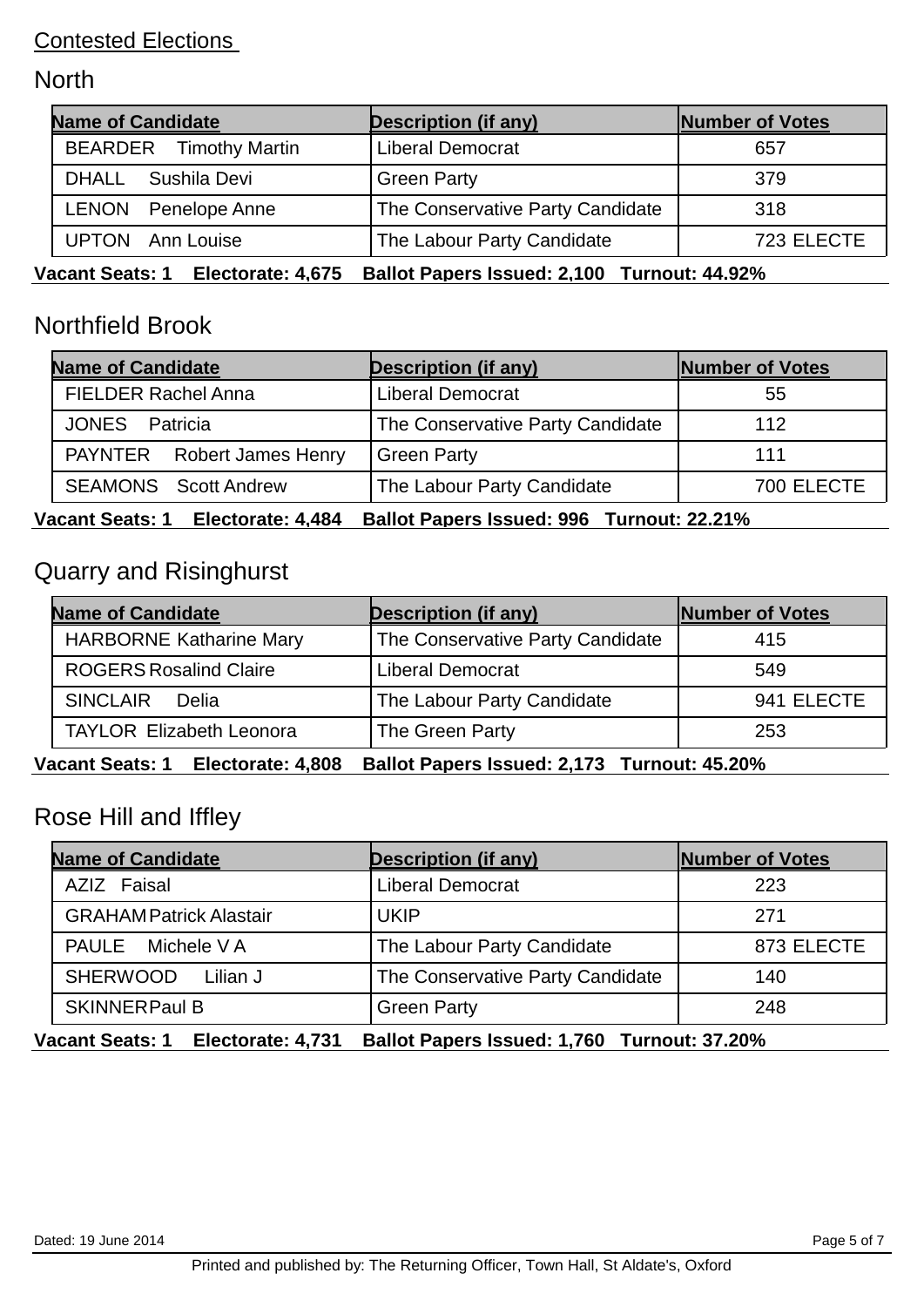# St. Clement`s

| <b>Name of Candidate</b>                          | <b>Description (if any)</b>      | Number of Votes |
|---------------------------------------------------|----------------------------------|-----------------|
| DAWE Hazel Frances                                | <b>Green Party</b>               | 532             |
| <b>DEVA Siddharth</b>                             | The Conservative Party Candidate | 129             |
| HAYES Thomas John                                 | The Labour Party Candidate       | 875 ELECTE      |
| <b>JONES</b> Graham Roderick                      | <b>Liberal Democrat</b>          | 148             |
| <b>MYLVAGANAM Pathmanathan</b><br>Sadchatheswaran | Independent                      | 22              |

**Vacant Seats: 1 Electorate: 5,120 Ballot Papers Issued: 1,717 Turnout: 33.54%**

# St. Margaret`s

| <b>Name of Candidate</b>     | <b>Description (if any)</b>      | Number of Votes |
|------------------------------|----------------------------------|-----------------|
| CHAPMAN Nigel                | The Labour Party Candidate       | 492             |
| <b>DUNCAN Ann Alice</b>      | <b>Green Party</b>               | 305             |
| <b>PORTER Robert Vernon</b>  | The Conservative Party Candidate | 409             |
| <b>WADE</b> Elizabeth Picton | <b>Liberal Democrat</b>          | 610 ELECTE      |

#### **Vacant Seats: 1 Electorate: 4,164 Ballot Papers Issued: 1,833 Turnout: 44.02%**

# St. Mary`s

| <b>Name of Candidate</b>     | <b>Description (if any)</b>      | Number of Votes |
|------------------------------|----------------------------------|-----------------|
| BEARDER Ian Corthan          | <b>Liberal Democrat</b>          | 88              |
| <b>HEREN</b> Theodore        | The Conservative Party Candidate | 116             |
| <b>TAYLOR Sian</b>           | The Labour Party Candidate       | 546             |
| <b>WOLFF</b> Richard Charles | <b>Green Party</b>               | 733 ELECTE      |

**Vacant Seats: 1 Electorate: 4,157 Ballot Papers Issued: 1,491 Turnout: 35.87%**

#### **Summertown**

| <b>Name of Candidate</b>     | <b>Description (if any)</b>       | <b>Number of Votes</b> |
|------------------------------|-----------------------------------|------------------------|
| <b>BICKERSKenneth Gerald</b> | The Conservative Party Candidate  | 441                    |
| <b>COLENUTT Robert</b>       | The Labour Party Candidate        | 344                    |
| EDWARDS Sarah Janet          | <b>Green Party Lead Candidate</b> | 413                    |
| FOOKS Jean Lesley            | <b>Liberal Democrat</b>           | 1,100 ELECTE           |
| <b>GANT Andrew</b>           | <b>Liberal Democrat</b>           | 843 ELECTE             |
| LAW Eleanor                  | The Labour Party Candidate        | 262                    |
| SINSINWAR Arjun Singh        | The Conservative Party Candidate  | 339                    |
| <b>TICKELL Oliver Thomas</b> | <b>Green Party Candidate</b>      | 311                    |

#### **Vacant Seats: 2 Electorate: 4,832 Ballot Papers Issued: 2,116 Turnout: 43.79%**